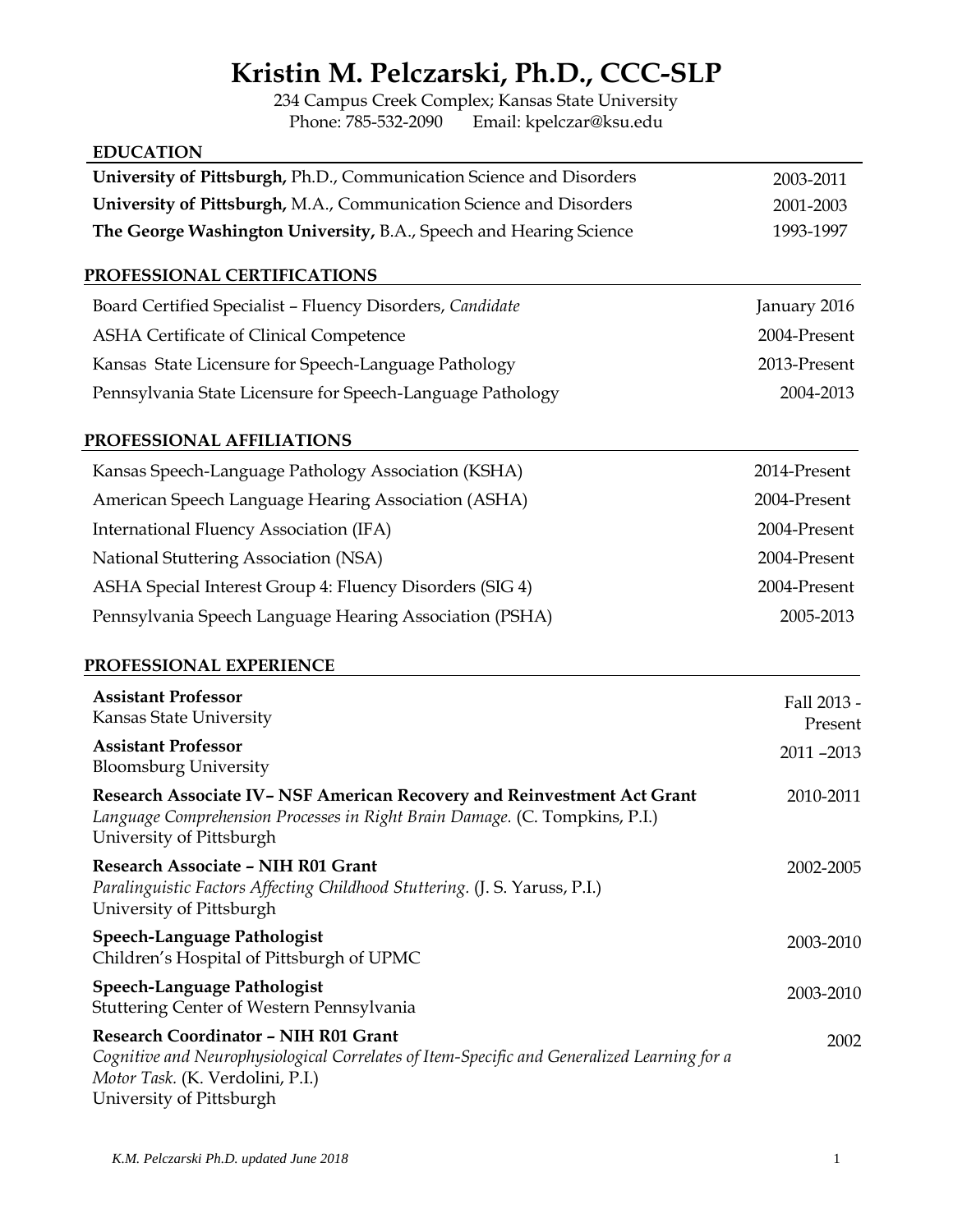#### **PEER-REVIEWED PAPERS**

- **Pelczarski, K. M.,** Tendera, A., Dye, M., & Loucks, T. (in press). Phonological encoding in adults who stutter: An eye tracking study. *Language and Speech*.
- Castro, N., **Pelczarski, K. M.,** Vitevitch, M. S. (2017). Using network science measures to predict lexical decision performance in adults who stutter. *Journal of Speech, Language, and Hearing Research, 60,* 1911-1918.
- Segupta, R., Shah, S., Loucks, T., **Pelczarski, K. M.,** Yaruss, J. S., Gore, K., & Nasir, S. (2017). Cortical dynamics of disfluency in adults who stutter. *Physiological Reports, 5*(9) DOI: 10.14814/phy2.13194
- Siew, C. S.Q., **Pelczarski, K. M.,** Yaruss, J. S., Vitevitch, M. S. (2017). Using the OASES-A to illustrate how network analysis can be applied to understand the experience of stuttering. *Journal of Communication Disorders, 65*, 1-9.
- **Pelczarski, K. M.** & Yaruss, J. S. (2016). Phonological memory abilities of young children who stutter. *Journal of Communication Disorders, 62*, 54-66.
- **Pelczarski, K. M.** & Yaruss, J. S. (2014). Phonological encoding of young children who stutter. *Journal of Fluency Disorders*, *39*, 12-24.
- **Pelczarski, K. M.** & Yaruss, J. S. (2008). Accompanying a client on his therapy journey. *Perspectives on Fluency and Fluency Disorders, 18*, 64-68.
- Yaruss, J. S. & **Pelczarski, K. M.** (2008). Evidence-based practice for school-age stuttering: Balancing existing research with clinical practice. *EBP Briefs*, 2, 39-46.

## **BOOK CHAPTERS**

- Yaruss, J. S. & **Pelczarski, K. M.** (2011). A preschool child who stutters. In S. Chabon & E. Cohn (Eds.), *The Communication Disorders Casebook: Learning by Example*. Boston, MA: Allyn & Bacon.
- Yaruss, J. S., **Pelczarski, K. M.,** & Quesal, R. W. (2009). School-age children who stutter: Treating the entire disorder. In B. Guitar & R. McCauley (Eds.), *Treatment of stuttering: Established and emerging interventions*. Baltimore, MD: Lippincott Williams & Wilkins.

### **OTHER PUBLICATIONS**

Vitevitch, M., Siew, C., **Pelczarski, K.M.**, Yaruss, J.S. (2017). A network of stuttering. *Atlas of Science.* http://atlasofscience.org/a-network-of-stuttering/

**Pelczarski, K. M.** (2008). What does a grapefruit have to do with stuttering? Invited Manuscript. *International Stuttering Awareness Day Online Conference*.

## **INVITED PRESENTATIONS AND WORKSHOPS**

- **Pelczarski, K.M.** (2017, July). *Breakout Sessions Moderator & Panel Participant.* National Stuttering Association Research Symposium, Dallas, TX.
- **Pelczarski, K.M.** (2016, July). *Breakout Sessions Moderator & Panel Participant.* International Fluency Association (IFA)/National Stuttering Association Clinical Symposium, Atlanta, GA.
- **Pelczarski, K.M.** (2015, September). *Working With Children Who Stutter in the Schools*. Invited lecture at the Kansas Speech-Language-Hearing Association Annual Conference, Wichita, KS.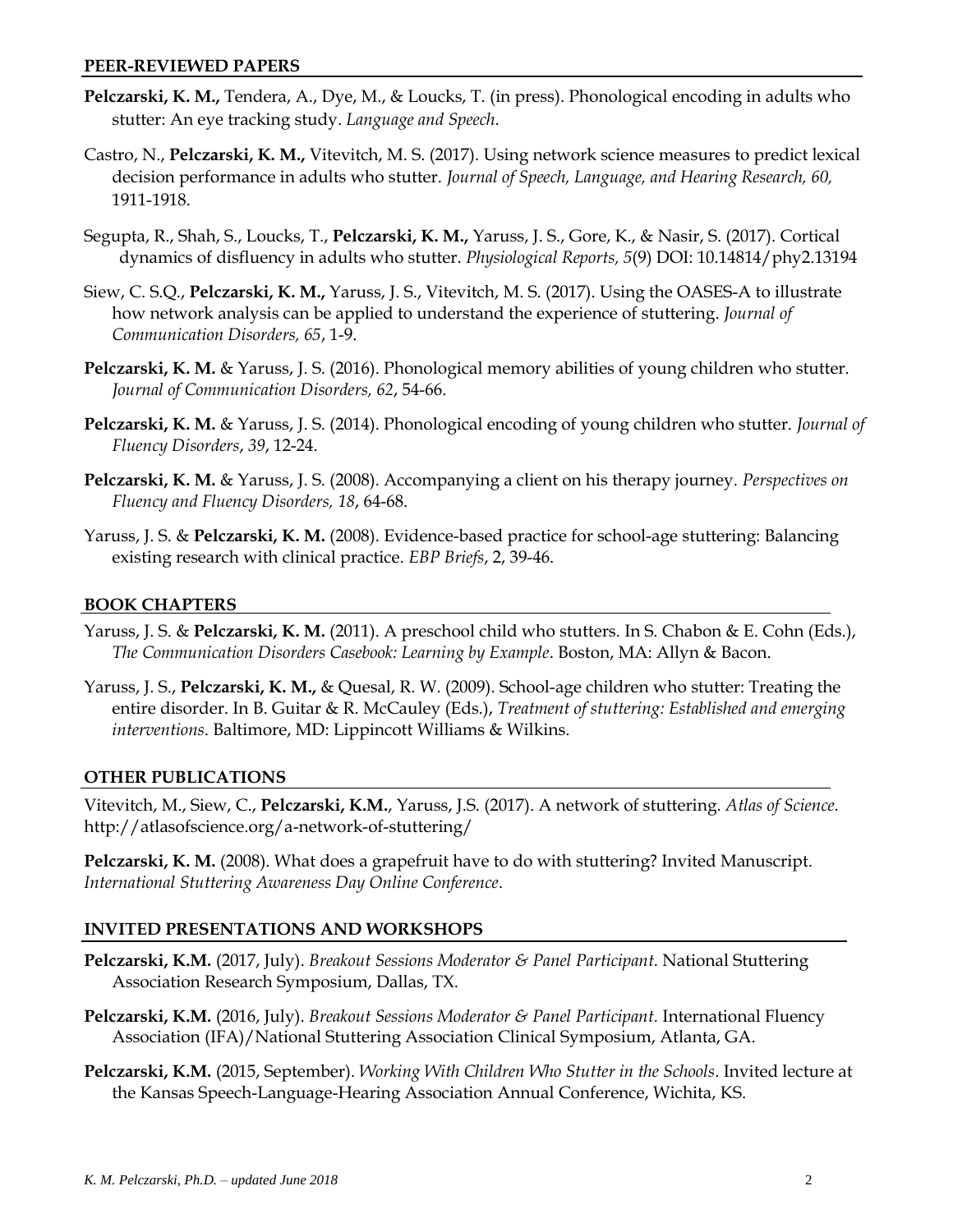- McAsey, J., Pederson, K., Waldo, L., **Pelczarski, K.M.** (2014, September). *Current Issues for School-Based SLPs*. Invited roundtable workshop at the Kansas Speech-Language-Hearing Association Annual Conference, Overland Park, KS.
- **Pelczarski, K.M.** (2010, November). *National Student Speech-Language-Hearing Association's Crash course on clinical techniques and professional issues: Fluency disorders.* Invited workshop at the American-Speech-Language-Hearing Association Annual Conference, Philadelphia, PA.
- **Pelczarski, K.M.** (2010, January). *Phonological processing in children and adults who stutter.* Invited lecture at the American-Speech-Language-Hearing Association Special Interest Division 4 Leadership Conference on Fluency and Fluency Disorders, Tampa, FL.
- **Pelczarski, K. M.** & Roccon, R. (2007, March). *Stuttering therapy for preschool and school-age children who stutter.* Invited lecture at the Pennsylvania American-Speech-Language-Hearing Association, State College, PA.
- **Pelczarski, K. M.** & Yaruss, J. S. (2006, May). *Family-focused treatment approach for preschool children who stutter.* Invited lecture at the American-Speech-Language-Hearing Association Special Interest Division 4 Conference on Fluency and Fluency Disorders, San Antonio, TX.

## **PEER-REVIEWED PRESENTATIONS**

- Griffith, M.\* & **Pelczarski, K. M.** (2017, September). *Peanut butter two of us: How speech to text technology interprets stuttered speech*. Poster presentation at the 2017 Annual Conference of the Kansas Speech-Language-Hearing Association, Overland Park, KS.
- Griffith, M.\* & **Pelczarski, K. M.** (2017, April). *Peanut butter two of us: How speech to text technology interprets stuttered speech.* Poster presentation at the Human Ecology Undergraduate Research Competition, Kansas State University, Manhattan, KS.
- Turner, C.\* & **Pelczarski, K. M.** (2017, April). *Use of lexical access strategies in typically fluent adults*. Poster presentation at the Developing Scholars Program 18th Annual Symposium, Kansas State University, Manhattan, KS.
- **Pelczarski, K. M.**, Hoag, L., & Rush, T.**\*\*** (2016, September). *Resonant voice therapy in the treatment of stuttering: A pilot study.* Poster presentation at the 2016 Annual Conference of the Kansas Speech-Language-Hearing Association, Topeka, KS.
- Turner, C. \*, **Pelczarski, K.M**., Hoag, L. (2016, September). *Qualitative analysis of client response to use of a stuttering technique*. Poster presentation at the 2016 Annual Conference of the Kansas Speech-Language-Hearing Association, Topeka, KS.
- Turner, C. \*, **Pelczarski, K.M**., Hoag, L. (2016, April). *Qualitative analysis of client response to use of a stuttering technique*. Poster presentation at the Developing Scholars Program 17th Annual Symposium, Kansas State University, Manhattan, KS.
- Turner, C. \*, **Pelczarski, K.M**., Hoag, L. (2016, April). *Qualitative analysis of client response to use of a stuttering technique*. Poster presentation at the Human Ecology Undergraduate Research Competition, Kansas State University, Manhattan, KS.
- **Pelczarski, K. M.**, Tendera, A.\*\*, Dye, M., Loucks, T. (2015, November). *Testing a phonological encoding error hypothesis in stuttering: Evidence from eye tracking.* Poster presentation at the 2015 Annual Conference of the American Speech-Language-Hearing Association, Denver, CO.
- **Pelczarski, K. M.**, Hoag, L., & Rush, T.\*\* (2015, November). *Resonant Voice Therapy in the Treatment of Stuttering: A Pilot Study.* Poster presentation at the 2015 Annual Conference of the American Speech-Language-Hearing Association, Denver, CO.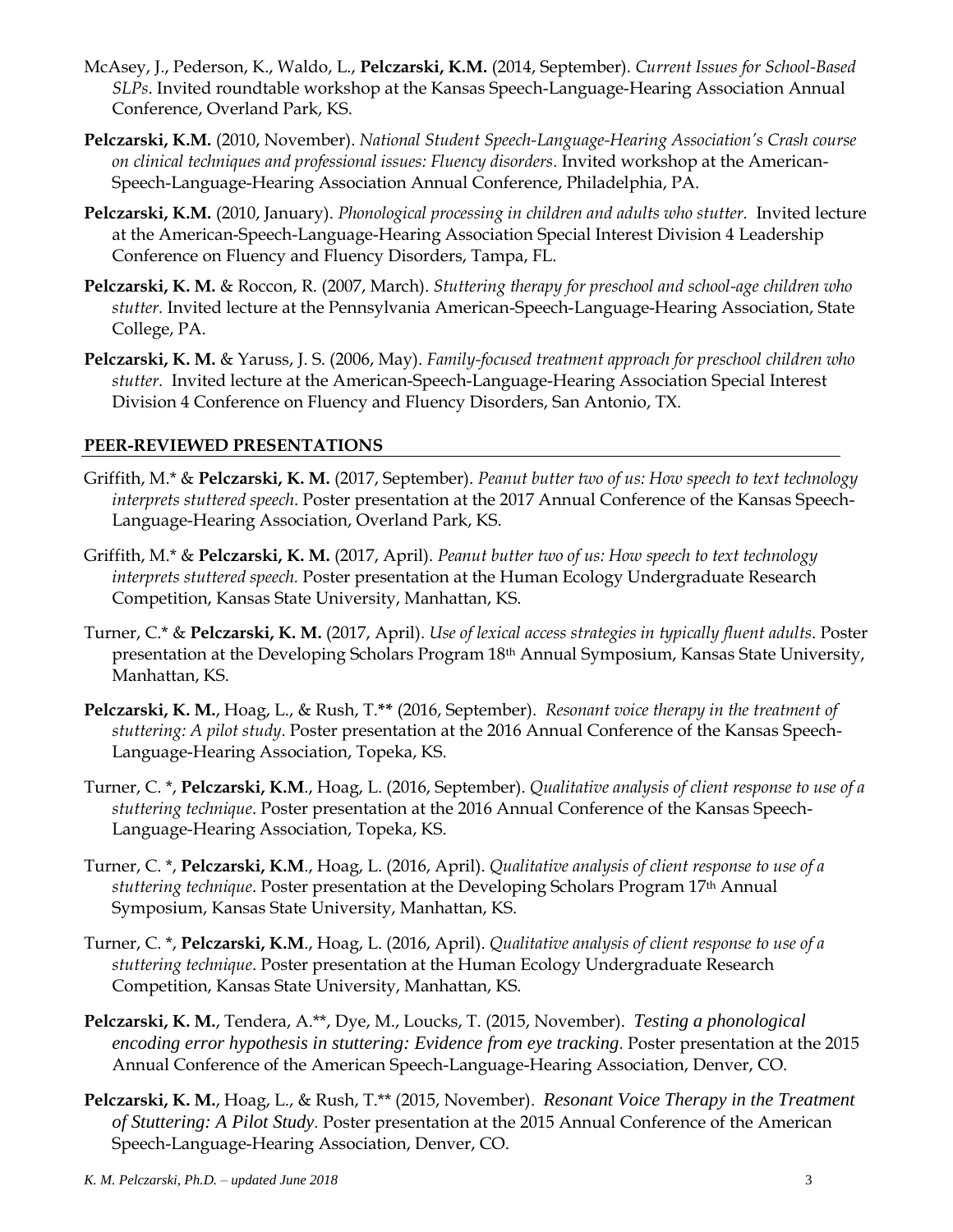- **Pelczarski, K. M.**, Pederson, K., & Wood, S. (2015, November). *Speech-Language Pathology Assistants in Kansas: The State of the State.* Poster presentation at the 2015 Annual Conference of the American Speech-Language-Hearing Association, Denver, CO.
- **Pelczarski, K. M.** & Yaruss, J. S. (2012, November). *Phonological processing abilities of adults who stutter.*  Technical paper presentation at the 2012 Annual Conference of the American Speech-Language-Hearing Association, Atlanta, GA.
- **Pelczarski, K. M.** & Yaruss, J. S. (2012, June). *Phonological processing abilities of adults who stutter.*  Technical paper presentation at the 2012 International Fluency Association Annual Conference, Tours, France.
- **Pelczarski, K. M.** & Olish, C. A. (2012, July). *Covert stuttering exposed.* Presentation at the Annual Convention of the 2012 National Stuttering Association, St. Petersburg, FL.
- **Pelczarski, K. M.** & Yaruss, J. S. (2008, November). *Phonological processing skills in children who stutter.*  Technical paper presentation at the 2008 Annual Convention of the American Speech-Language-Hearing Association, Chicago, IL.
- Reeves, N., **Pelczarski, K. M**., & Yaruss, J. S. (2008, November). *A family-focused treatment approach for preschool children who stutter.* Presentation at the 2008 Annual Convention of the American Speech-Language-Hearing Association, Chicago, IL.
- **Pelczarski, K. M.** & Yaruss, J. S**.** (2006, November). *Phonological awareness skills in children who do and do not stutter.* Poster presentation at the 2006 Annual Convention of the American Speech-Language-Hearing Association, Miami, FL.
- Yaruss, J.S., Quesal, R.W & **Pelczarski, K. M.**, (2006, November). *Pre- and Post- Measures of Stuttering Treatment using the OASES.* Poster presentation at the 2006 Annual Convention of the American Speech-Language-Hearing Association, Miami, FL.
- Coleman, C. & **Pelczarski, K. M.** (2006, November). *A family-focused treatment approach for preschool children who stutter.* Seminar presented at the 2006 Annual Convention of the American Speech-Language-Hearing Association, Miami, FL.
- **Pelczarski, K. M.**, & Rentschler, G. (2005, November). *Psychogenic Stuttering.* Poster presented at the annual convention of the American Speech-Language-Hearing Association, San Diego, CA
- Coleman, C., Yaruss, J. S., **Pelczarski, K. M.**, & Campbell, K. (2005, November). *Stuttering Center News & Kids Speak: Overview of Stuttering Newsletters.* Poster presented at the annual convention of the American Speech-Language-Hearing Association, San Diego, CA.
- Coleman, C., Yaruss, J. S., **Pelczarski, K. M**., & Campbell, K. (2004, November). *Stuttering Center News: Progress in increasing community involvement.* Poster presented at the annual convention of the American Speech-Language-Hearing Association, Philadelphia, PA.
- Coleman, C., Carlson, J., Yaruss, J. S., & **Pelczarski, K. M**. (2003, November). *Stuttering newsletter: A model for increasing community involvement.* Poster presented at the annual convention of the American Speech, Language, and Hearing Association, Chicago, IL.
- Verdolini, K**.,** Szuminsky, N., Roth, D., Chan, K., Samawi, H., Fiez, J., **Pelczarski, K**. **M.**, & Strick, P. (2003, June) *Cognitive and neurophysiological correlates of item-specific and generalized learning for a motor task.* Paper presented at the 31<sup>st</sup> Annual Symposium: Care of the Professional Voice, Philadelphia, PA.

**\***undergraduate student researcher

**<sup>\*\*</sup>**graduate student researcher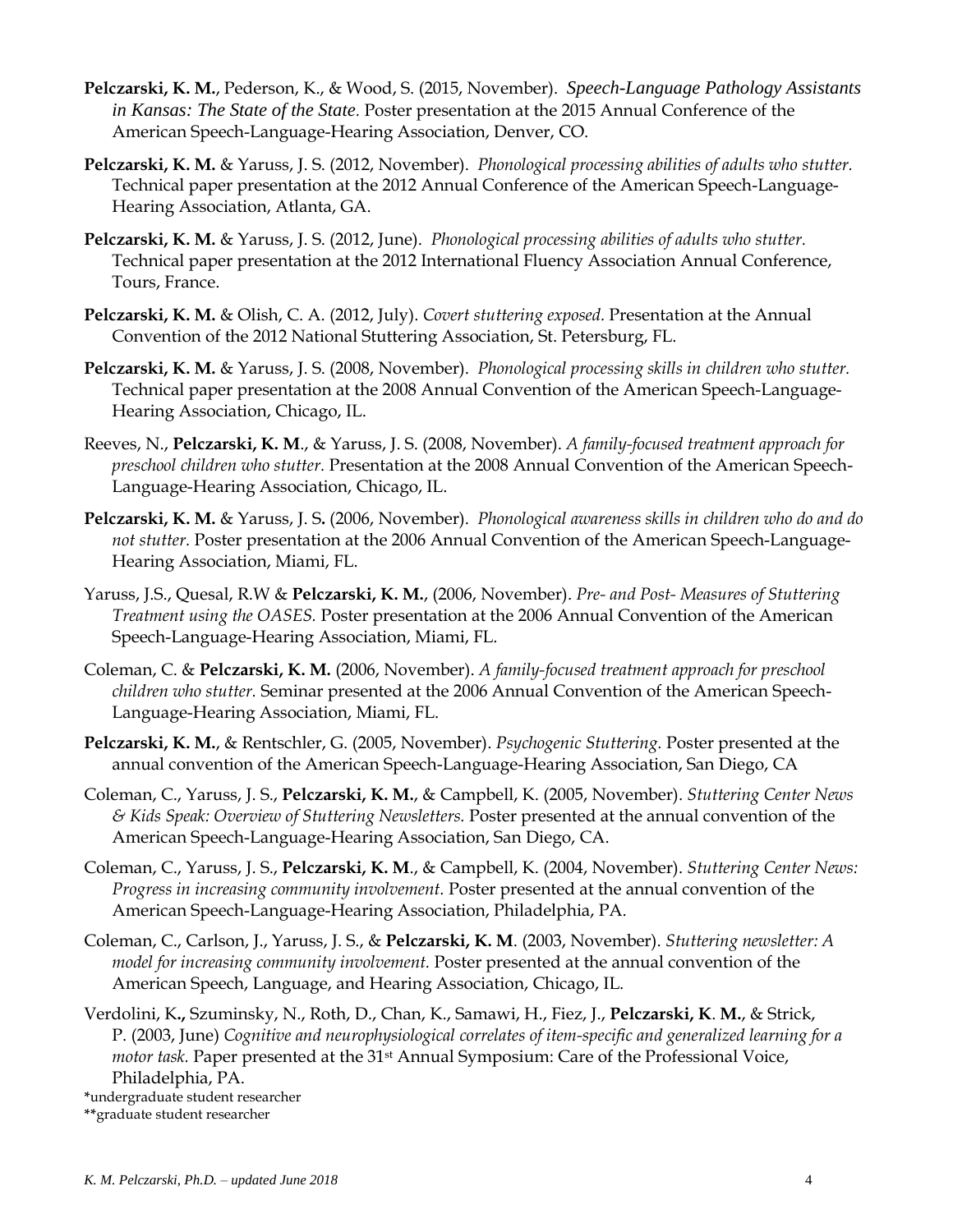## **EDITORIAL REVIEW**

| <b>Reviewer</b> ; Journal of Fluency Disorders (JFD)                                                                                        | 2012-2018           |
|---------------------------------------------------------------------------------------------------------------------------------------------|---------------------|
| Reviewer; Folia Phoniatrica et Logopaedica (FPL)                                                                                            | 2017                |
| Reviewer; Journal of Therapeutics and Clinical Risk Management (JTCRM)                                                                      | 2015                |
| Reviewer; Journal of Speech, Language, and Hearing Research (JSLHR)                                                                         | 2010                |
| <b>Reviewer</b> ; Journal of Communication Disorders (JCD)                                                                                  | 2010                |
| Reviewer; American Speech-Language-Hearing Association (ASHA) Continuing<br><b>Education Program renewal</b>                                | 2007                |
| <b>GRANTS, ACADEMIC AWARDS, HONORS, AND FUNDRAISING</b>                                                                                     |                     |
| <b>FUNDED</b><br>ADVANCE Distinguished Lecture Series, Advancement of Women in Science and<br>Engineering, Kansas State University, \$1,200 | Awarded<br>May 2017 |
| University Small Research Grant, Lexical and Phonological Strategies Used by Adults                                                         | Awarded             |
| Who Stutter: An Eye-Tracking Study, Kansas State University, \$3,384                                                                        | May 2017            |
| Academic Excellence Fund Award, Office of the Provost, Kansas State University,                                                             | Awarded             |
| awarded \$5,000 and secured additional \$32,000 to purchase eye tracking equipment.                                                         | Jan. 2016           |
| ADVANCE Distinguished Lecture Series, Advancement of Women in Science and                                                                   | Awarded             |
| Engineering, Kansas State University, \$1,200                                                                                               | Nov. 2014           |
| University Small Research Grant, Phonological Encoding in Adults who Stutter: An                                                            | Awarded             |
| Eye-Tracking Study, Kansas State University, \$6,000                                                                                        | Fall 2013           |
| TALE Teacher-Scholar Award, Teaching and Learning Enhancement Center,                                                                       | Awarded             |
| Bloomsburg University, \$3,000                                                                                                              | Spr. 2013           |
| Teaching Excellence Academy, Fellow, Bloomsburg University professional                                                                     | Awarded             |
| development grant \$1,000                                                                                                                   | Spr. 2013           |
| Research Development Fund, University of Pittsburgh, School of Health &                                                                     | Awarded             |
| <b>Rehabilitation Sciences</b>                                                                                                              | Spr. 2011           |
| Graduate Student Travel Grant, University of Pittsburgh, School of Health &                                                                 | Nov. 2008           |
| <b>Rehabilitation Sciences</b>                                                                                                              | Jan. 2010           |
| Graduate Student Travel Grant, University of Pittsburgh, Graduate and Professional                                                          | Nov. 2008,          |
| Students Association award                                                                                                                  | Jan. 2010           |
| <b>UNFUNDED</b>                                                                                                                             |                     |
| Big 12 Faculty Fellowship; Host Institution: West Virginia University, \$2,300                                                              | Declined            |
| Phonological Processing in Disordered Populations                                                                                           | May 2015            |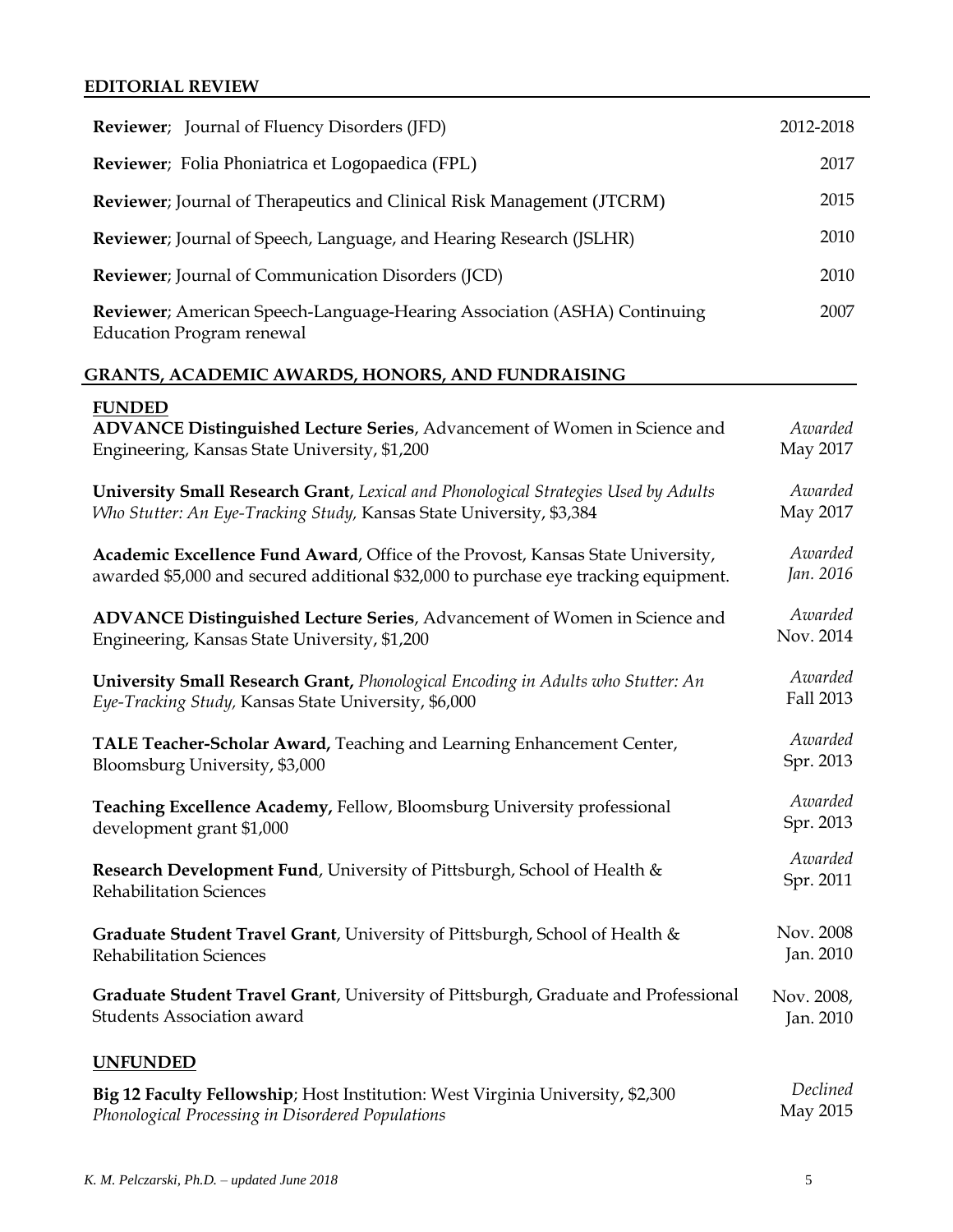| National Stuttering Association Research Fund Award, National Stuttering<br>Association, \$5,000 Nonword Repetition in School-Age Children Who Stutter                                                                                                                     | Declined<br>April 2014 |
|----------------------------------------------------------------------------------------------------------------------------------------------------------------------------------------------------------------------------------------------------------------------------|------------------------|
| Canadeo Family Research Award, National Stuttering Association, \$2,500<br>Phonological Processing and the Role of Attention in Adults Who Stutter                                                                                                                         | Declined<br>Mar. 2014  |
| <b>AWARD NOMINATIONS</b>                                                                                                                                                                                                                                                   |                        |
| Dawley-Scholer Award for Faculty Excellence in Student Development, College of<br>Human Ecology, \$2,500                                                                                                                                                                   | Nominated<br>Dec. 2016 |
| <b>TEACHING AND RELATED ACTIVITIES</b>                                                                                                                                                                                                                                     |                        |
| <b>Teaching Workshops Attended</b>                                                                                                                                                                                                                                         |                        |
| Easton, T. (2018). Engaging Students to Improve Evaluations and Student Learning,<br>KSU 2017-2018 Coffman Chair for University Distinguished Teaching Scholars<br>workshop presented at Kansas State University, Manhattan, KS, United States.                            | Mar. 2018              |
| Nilson, L. (20017). Designing Rubrics to Teach Critical Thinking, Year of Critical<br>Thinking Summer Workshop #3 presented at Kansas State University,<br>Manhattan, KS, United States.                                                                                   | Aug. 2017              |
| Nilson, L. (2017). How Can I Design Critical Thinking Into My Course, Magna 20<br>Minute Mentor, Year of Critical Thinking Summer Workshop #2 presented at<br>Kansas State University, Manhattan, KS, United States.                                                       | <b>July 2017</b>       |
| Nilson, L. (2017). How Can I Assess Critical Thinking with Student-Created Work?,<br>Magna 20 Minute Mentor, Year of Critical Thinking Summer Workshop #1<br>presented at Kansas State University, Manhattan, KS, United States.                                           | June 2017              |
| Ackerman, P. (2017). Teaching Critical Thinking to College Students within the<br>Logic of One's Discipline, KSU 2016-2017 Coffman Chair for University<br>Distinguished Teaching Scholars workshop presented at Kansas State<br>University, Manhattan, KS, United States. | Jan. 2017              |
| Twenge, J. (2016). Generation Me, Faculty Exchange for Teaching Excellence<br>workshop presented at Kansas State University, Manhattan, KS, United States.                                                                                                                 | Jan. 2016              |
| <b>Classes Taught at Kansas State University</b>                                                                                                                                                                                                                           |                        |
| CSD 446: Disorders of Articulation and Phonology + Lab                                                                                                                                                                                                                     | Spring 2016-2018       |
| CSD 591: Disorders of Articulation and Phonology Lab Instruction                                                                                                                                                                                                           | Spring 2016-2018       |
| CSD 851: Professional Issues in Speech-Language Pathology                                                                                                                                                                                                                  | Spring 2014-2015       |
| CSD 741: Fluency Disorders                                                                                                                                                                                                                                                 | Fall 2013-2017         |
| CSD 705: Clinical Supervision in Speech-Language Pathology                                                                                                                                                                                                                 | Fall & Spr. 2013-2018  |
| CSD 849: Topics in CSD/Independent Study                                                                                                                                                                                                                                   | Fall 2015; Spr. 2018   |
| FSHS 575: Topics in CSD/Stuttering Research                                                                                                                                                                                                                                | Fall & Spr. 2016-2018  |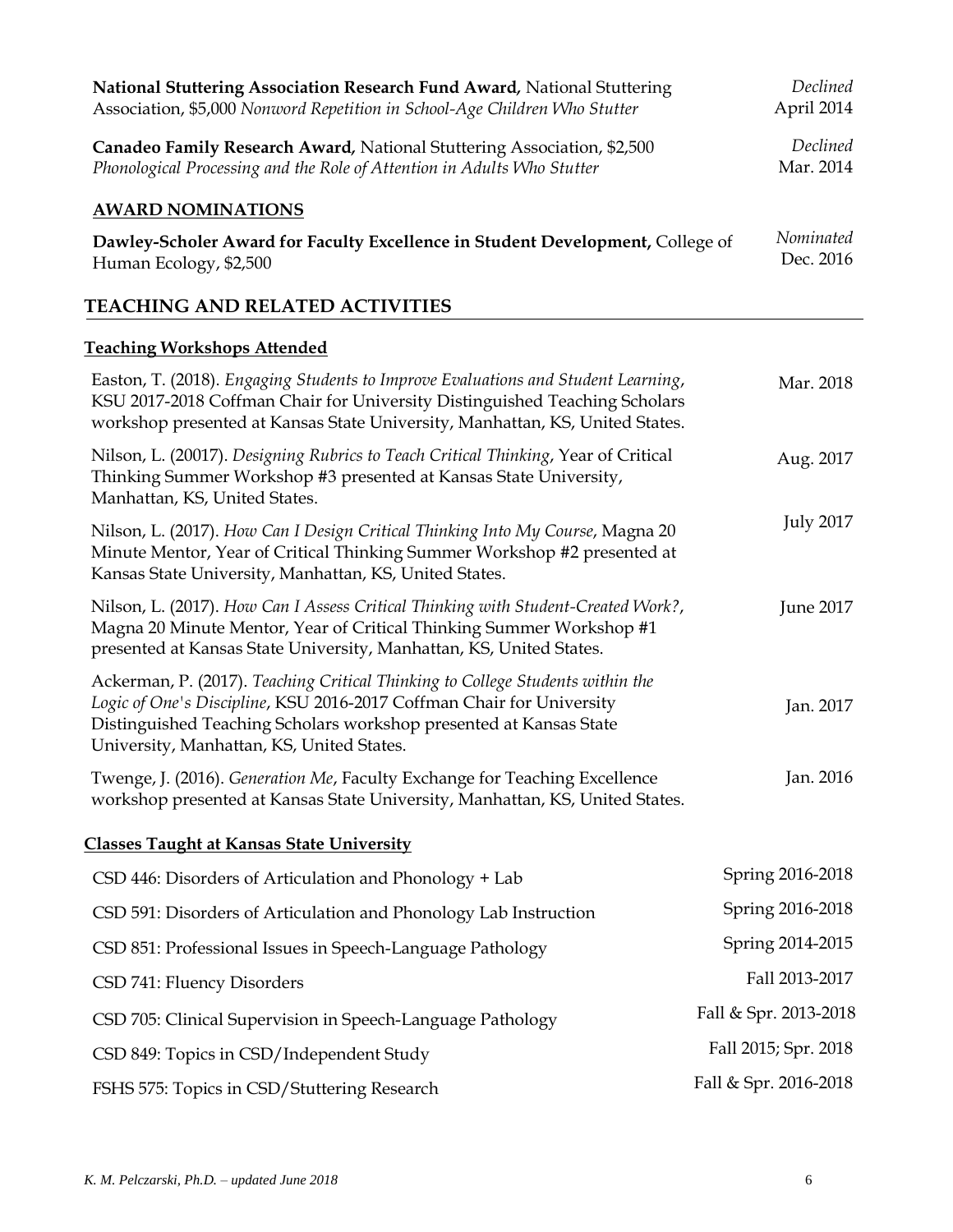### **Classes Taught at Bloomsburg University**

| AUDSLP 400: Summer Internships                                          | Summer 2012, 2013 |
|-------------------------------------------------------------------------|-------------------|
| <b>AUDSLP 554: Fluency Disorders</b>                                    | Summer 2012, 2013 |
| AUDSLP 220: Phonetics (2 sections)                                      | Spring 2012, 2013 |
| AUDSLP 562: Language Disorders in School Age Children                   | Spring 2012, 2013 |
| AUDSLP 558: Clinic Seminar                                              | Spring 2012, 2013 |
| AUDSLP 355: Assessment and Remediation of Speech Disorders (2 sections) | Fall 2011, 2012   |
| AUDSLP 556: Phonology and Articulation Disorders                        | Fall 2011, 2012   |
| AUDSLP 552: Language Disorders in Preschool Children                    | Fall 2011, 2012   |

#### **STUDENT MENTORING & SUPERVISION**

| Faculty Advisor for Undergraduate Students<br>Kansas State University, Manhattan, KS.                                                                                                                   | 2017 - present  |
|---------------------------------------------------------------------------------------------------------------------------------------------------------------------------------------------------------|-----------------|
| Stuttering Research Lab Mentor, Undergraduate Researcher Volunteers<br>Kansas State University, Manhattan, KS.                                                                                          | $2016$ -present |
| Faculty Advisor for Graduate Students<br>Kansas State University, Manhattan, KS.                                                                                                                        | $2014$ -present |
| Undergraduate Honors Research Mentor, Megan Griffith<br>Kansas State University, Manhattan, KS.                                                                                                         | $2015 - 2017$   |
| Developing Scholars Program Mentor, Chelsea Turner<br>Recipient of OURCI Office of Undergraduate Research and Creative<br><b>Inquiry Travel Grant, \$350</b><br>Kansas State University, Manhattan, KS. | $2015 - 2017$   |
| Undergraduate Faculty Advisor<br>Bloomsburg University, Bloomsburg, PA.                                                                                                                                 | 2011-2013       |
| Graduate Student Clinician Supervisor<br>Children's Hospital of Pittsburgh of UPMC, Pittsburgh, PA                                                                                                      | 2009-2010       |

#### **SERVICE ON MASTER'S THESIS COMMITTEES**

Burns, A. (2013). *A comparison of normal swallowing acoustic measures between stethoscope heads*. Master's Thesis. Bloomsburg University, Bloomburg, PA.

Hillman, J. (2012). *Electroglottographic characteristics of vocal strain*. Master's Thesis. Bloomsburg University, Bloomburg, PA.

Kramer, S. (2012). *Aerodynamic characteristics of strained voice*. Master's Thesis. Bloomsburg University, Bloomburg, PA.

Ysaac, D. (2012). *Spectral/cepstral characteristics of vocal strain*. Master's Thesis. Bloomsburg University, Bloomburg, PA.

Baylor, A. (2012). *Methods of measurement for sentence processing*. Master's Thesis. Bloomsburg University, Bloomburg, PA.

*K. M. Pelczarski, Ph.D. – updated June 2018* 7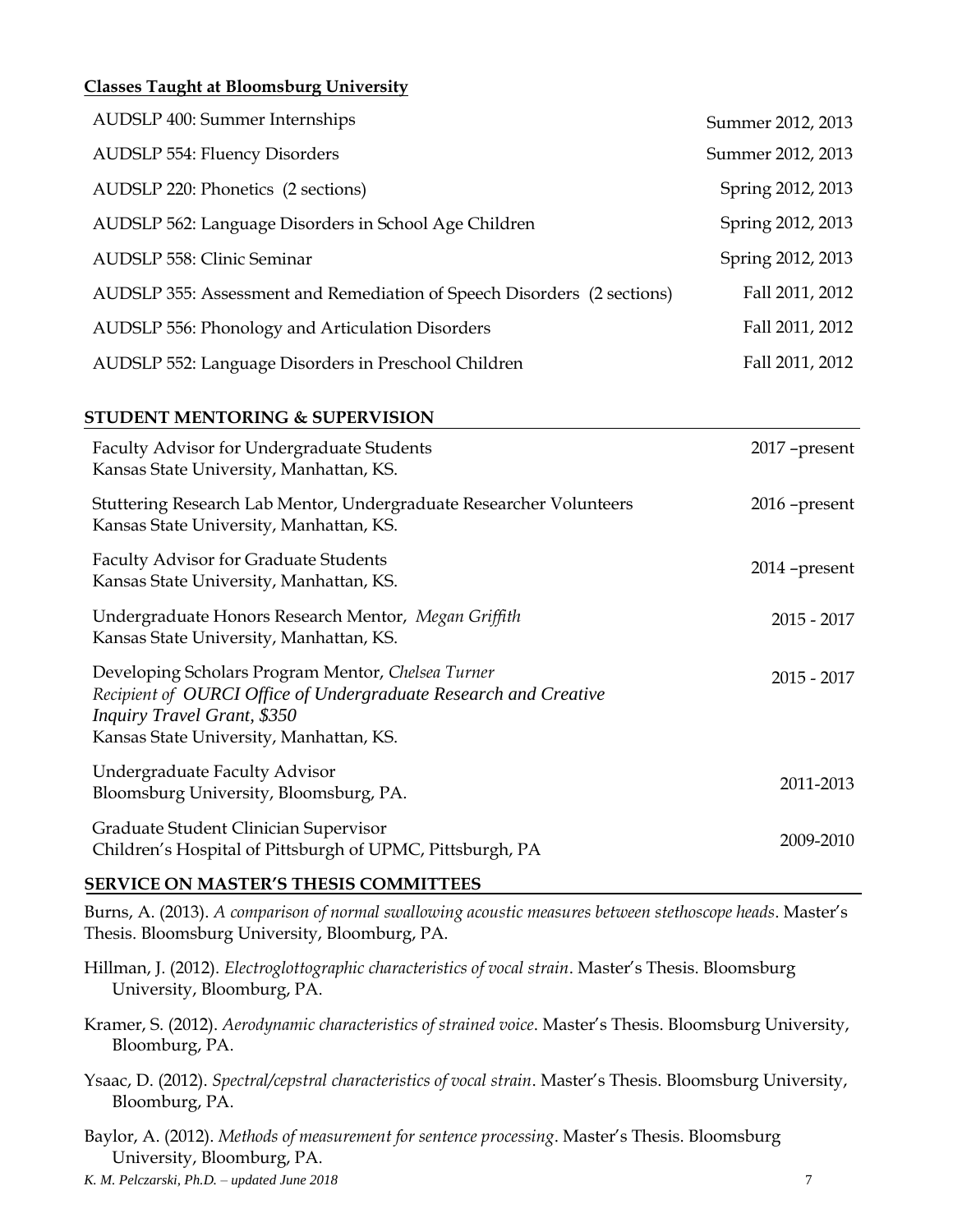- Aumen, C. (2012). *The effects of dialogic reading on participation in shared book reading experiences in preschool students with language impairments and high functioning autism*. Master's Thesis. Bloomsburg University, Bloomburg, PA.
- Punda, L. (2012). *Video vs. written label instructions for thickening liquids to nectar- and honey-thick consistencies*. Master's Thesis. Bloomsburg University, Bloomburg, PA.
- Sawchuk, J. (2012). *Root word and suffix instruction through matrix training*. Master's Thesis. Bloomsburg University, Bloomburg, PA.
- Williams, J. (2012). *The lexical organization and processing of text messages by grade school students*. Master's Thesis. Bloomsburg University, Bloomburg, PA.
- Novaleski, C. (2011). *The intrasubject variability of selected aerodynamic characteristics of the voice*. Master's Thesis. Bloomsburg University, Bloomburg, PA.

#### **PROFESSIONAL SERVICE**

| 2017-present |
|--------------|
| 2017-present |
| 2017         |
| 2011-2013    |
| 2013-2016    |
| 2004-2005    |
|              |
| 2014-present |
| 2014-2015    |
| 2013-present |
| 2013-present |
|              |
| 2017-present |
| 2017-2018    |
| 2016-present |
| 2013-present |
| 2013-present |
|              |